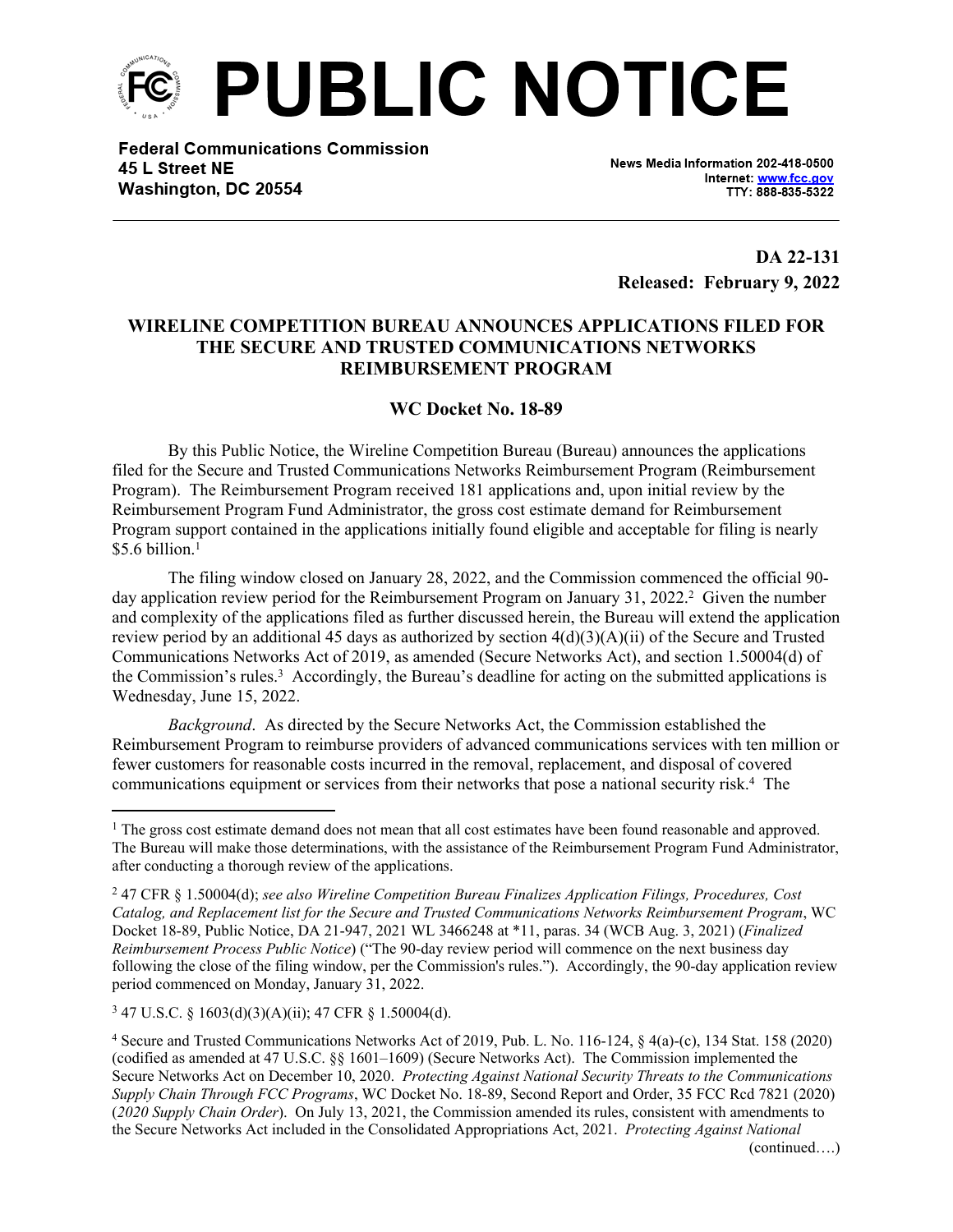Commission, in the *2021 Supply Chain Order*, clarified that for purposes of the Reimbursement Program, covered communications equipment or services is limited to the communications equipment or services produced or provided by Huawei Technologies Company (Huawei) or ZTE Corporation (ZTE), that were obtained by providers on or before June 30, 2020.<sup>5</sup> To participate in the Reimbursement Program, eligible providers were required to file an FCC Form 5640 Application Request for Funding Allocation,<sup>6</sup> using the Bureau's dedicated online application filing portal.<sup>7</sup> Each applicant was required to include in its application estimates for the costs that will be reasonably incurred for the removal, replacement, and disposal of covered communications equipment and services.<sup>8</sup> These cost estimates will form the basis for the Bureau's funding allocation determinations.<sup>9</sup> Once an allocation is issued, participants can then seek disbursements from the allocation as expenses are incurred.<sup>10</sup>

*Applications Filed*. A total of 181 applications were filed to participate in the Reimbursement Program.<sup>11</sup> Of those filed, 162 have been initially found eligible and acceptable for filing.<sup>12</sup> Of those applications filed and initially found eligible and acceptable for filing, the gross cost estimate demand for support for the removal, replacement, and disposal of Huawei and ZTE equipment is approximately \$5.6 billion. Further, based on an initial review of the applications, this support would go towards the strengthening of our nation's networks by removing, replacing, and disposing of approximately 24,000 units of covered communications equipment and services across approximately 8,400 number of locations throughout the United States and its territories. As required by the Secure Networks Act and the Commission's rules, applicants whose applications are found materially deficient will have a 15-day opportunity to cure the deficiency before their application is denied.<sup>13</sup> The Reimbursement Program Fund Administrator will individually notify those applicants.<sup>14</sup>

*Funding Available for Allocation*. Congress appropriated \$1.9 billion to the Commission to "carry out" the Secure Networks Act, of which \$1.895 billion must be used for the Reimbursement Program.<sup>15</sup> The gross demand for requested funding, based on an initial review of the cost estimates

*Security Threats to the Communications Supply Chain Through FCC Programs*, WC Docket No. 18-89, Third Report and Order, FCC 21- 86, 2021 WL 3024271, at 49-51, Appx. A (July 13, 2021) (*2021 Supply Chain Order*).

<sup>5</sup> *2021 Supply Chain Order*, 2021 WL 3024271, at 49-51, Appx. A. *See generally Protecting Against National Security Threats to the Communications Supply Chain Through FCC Programs – Huawei Designation*, PS Docket No. 19-351, Order, 35 FCC Rcd 6604 (PSHSB 2020) (*Huawei Designation Order*); *Protecting Against National Security Threats to the Communications Supply Chain Through FCC Programs – ZTE Designation*, PS Docket No. 19-352, Order, 35 FCC Rcd 6633 (PSHSB 2020) (*ZTE Designation Order*).

6 47 CFR § 1.50004(c).

<sup>7</sup> *Finalized Reimbursement Process Public Notice* at \*6.

 $847$  CFR § 1.50004(c)(1)(i).

 $9$  *Id*. § 1.50004(c)-(d).

<sup>10</sup> *Id*. § 1.50004 (d).

<sup>11</sup> As some entities filed multiple applications, the 181 applications filed amount to 96 unique filing entities.

<sup>12</sup> *See* Appx. A. An initial finding of eligibility and acceptability for filing does not guarantee application approval and participation into the Reimbursement Program. Such determinations will be made following a comprehensive review of the applications by the Bureau, with the assistance of the Reimbursement Program Fund Administrator.

<sup>13</sup> 47 U.S.C. § 1603(d)(3)(B); 47 CFR § 1.50004(d)(1). Such notice will be distinct from this Public Notice and the 15-day cure period will commence on the date the individual email notification is sent by the Commission and received by the applicant. *Finalized Reimbursement Process Public Notice* at \*12.

<sup>14</sup> *Finalized Reimbursement Process Public Notice* at \*12.

<sup>15</sup> CAA § 906. Section 906 provides that "[t]here is appropriated to the Federal Communications Commission, out of amounts in the Treasury not otherwise appropriated, for fiscal year 2021, to remain available until expended—

(continued….)

<sup>(</sup>Continued from previous page)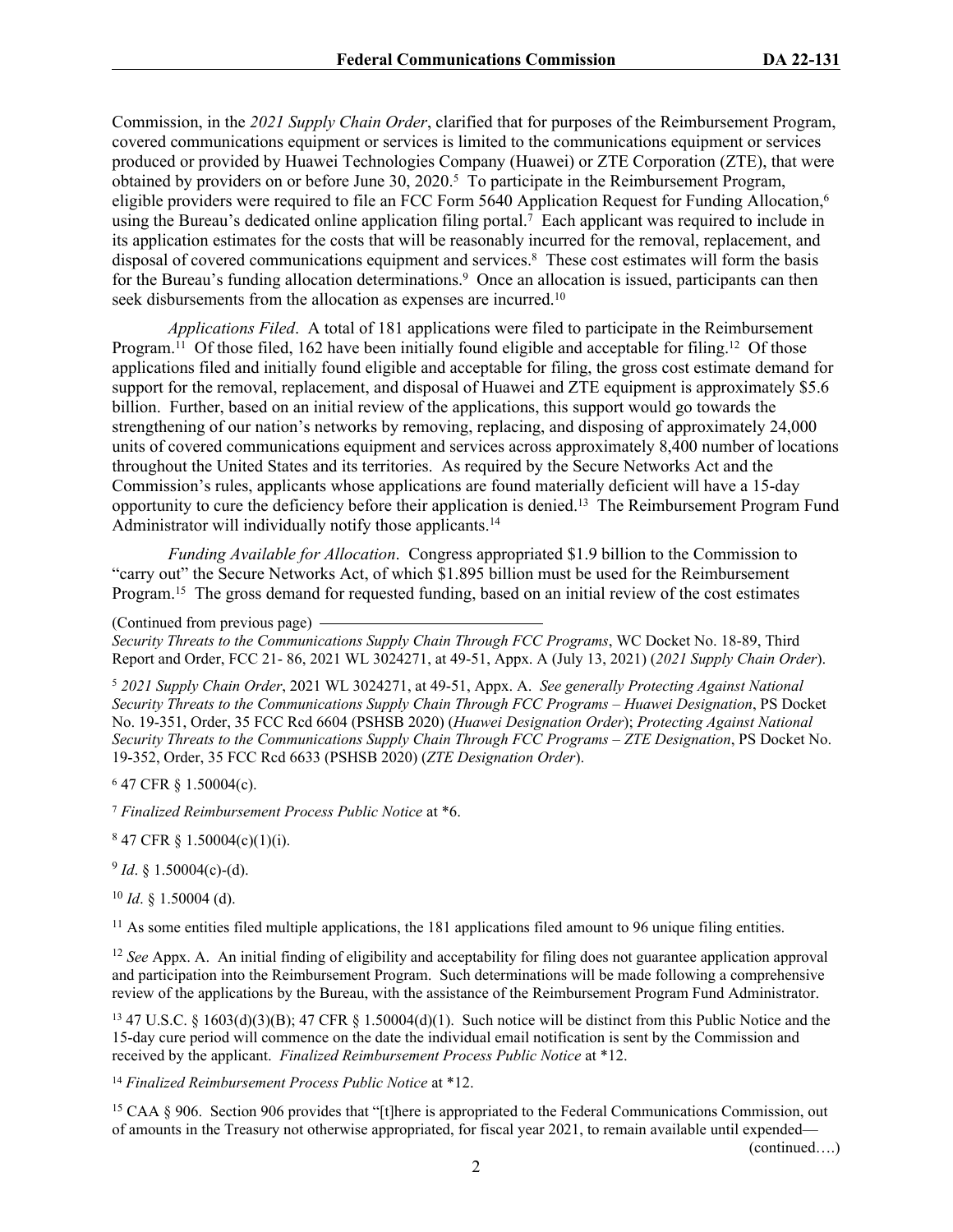contained in the applications submitted, exceeds the \$1.9 billion appropriated for the Reimbursement Program.<sup>16</sup> If available funding is insufficient to issue funding allocations in full to all approved applicants, then the Commission will apply the prioritization scheme directed by Congress and specified in the Commission's rules.<sup>17</sup> Specifically, under this scheme, the Commission will allocate available funding "first, to approved applications that have 2,000,000 or fewer customers . . . , [then] to approved applicants that are accredited public or private non-commercial educational institutions providing their own facilities-based educational broadband services . . . [and] health care providers and libraries providing advanced communications service, [then] to any remaining approved applicants determined to be eligible for reimbursement under the [Reimbursement] Program."<sup>18</sup> If available funding is insufficient to satisfy all funding requests in a prioritization category, the Bureau will prorate the available funding equally across all requests in the relevant prioritization category to ensure that total funding allocated does not exceed the funding available.<sup>19</sup>

Upon initial review, the cost estimates submitted with applications appear to be significantly higher than the estimated amounts reported to the Commission in the 2019 data collection.<sup>20</sup> The Commission continues to closely review the applications, but factors contributing to the increase in cost estimates include: an expansion, following the 2019 data collection, in the Reimbursement Program from Eligible Telecommunications Carriers to all providers of advanced communications services with fewer than 10 million customers; increased costs due to supply chain constraints and/or inflation since 2019; additional costs associated with expediting projects to meet the statutory obligation to complete the removal, replacement, and disposal process within one year from the initial disbursement of funds;<sup>21</sup> and other costs of complying with Reimbursement Program requirements not accounted for when cost estimates were reported in 2019. To increase accountability measures for the Reimbursement Program, the Commission, in the *2020 Supply Chain Order*, adopted a number of measures to protect against waste,

(Continued from previous page)

. . . (2) \$1,900,000,000 to carry out the Secure and Trusted Communications Networks Act of 2019 (47 U.S.C. 1601 et seq.), of which \$1,895,000,000 shall be used to carry out the program established under section 4 of that Act (47 U.S.C. 1603)." The funding appropriated by Congress is not only for reimbursing program recipients but also covers the expenses incurred by the Commission to implement and operate, that is, "carry out," the Reimbursement Program. *See* CAA §§ 901, 906.

<sup>16</sup> *See Finalized Reimbursement Process Public Notice* at \*11 ("the Reimbursement Program Fund Administrator will conduct an initial review of the applications to help the Bureau determine . . . the gross estimate demand contained in those applications.").

<sup>17</sup> CAA § 901(1)(C); 47 CFR § 1.50004(f); *2021 Supply Chain Order* at 24-26, paras. 53-59.

<sup>18</sup> CAA § 901(1)(C)(ii); 47 CFR § 1.50004(f); *2021 Supply Chain Order* at 24-26, paras. 53-59. The Rural Wireless Association, Inc. ("RWA") filed a Petition for Reconsideration of the Commission's decision in the *2021 Supply Chain Order* to replace its initial prioritization scheme with the scheme provided by the CAA. *See* Petition for Reconsideration of the Rural Wireless Association, Inc., WC Docket No. 28-89 (filed Sept. 22, 2021). The Petition is pending.

<sup>19</sup> *Protecting Against National Security Threats to the Communications Supply Chain Through FCC Programs*, WC Docket No. 18-89, Second Report and Order, 35 FCC Rcd 14284, 14349, para. 157 (2020) (*2020 Supply Chain Order*). Specifically, the Bureau will determine a pro-rata factor by dividing the total amount of available funding by the total amount of funding requested. The Bureau will then multiply the pro-rata factor by the total amount of support requested by each applicant in the prioritization category and then the Bureau will allocate funds to each eligible applicant in the prioritization category consistent with this calculation. 47 CFR § 1.50004(f)(1); *see also 2020 Supply Chain Order*, 35 FCC Rcd at 14352, para. 163.

<sup>20</sup> *See Wireline Competition Bureau and Office of Economics and Analytics Release Results from Supply Chain Security Information Collection*, Public Notice, 35 FCC Rcd 9471, 9472 (WCB 2020) (*Information Collection Results Public Notice*).

<sup>21</sup> *2020 Supply Chain Order*, 35 FCC Rcd at 14331, para. 169 (establishing a one-year timeline for removal, replacement, and disposal).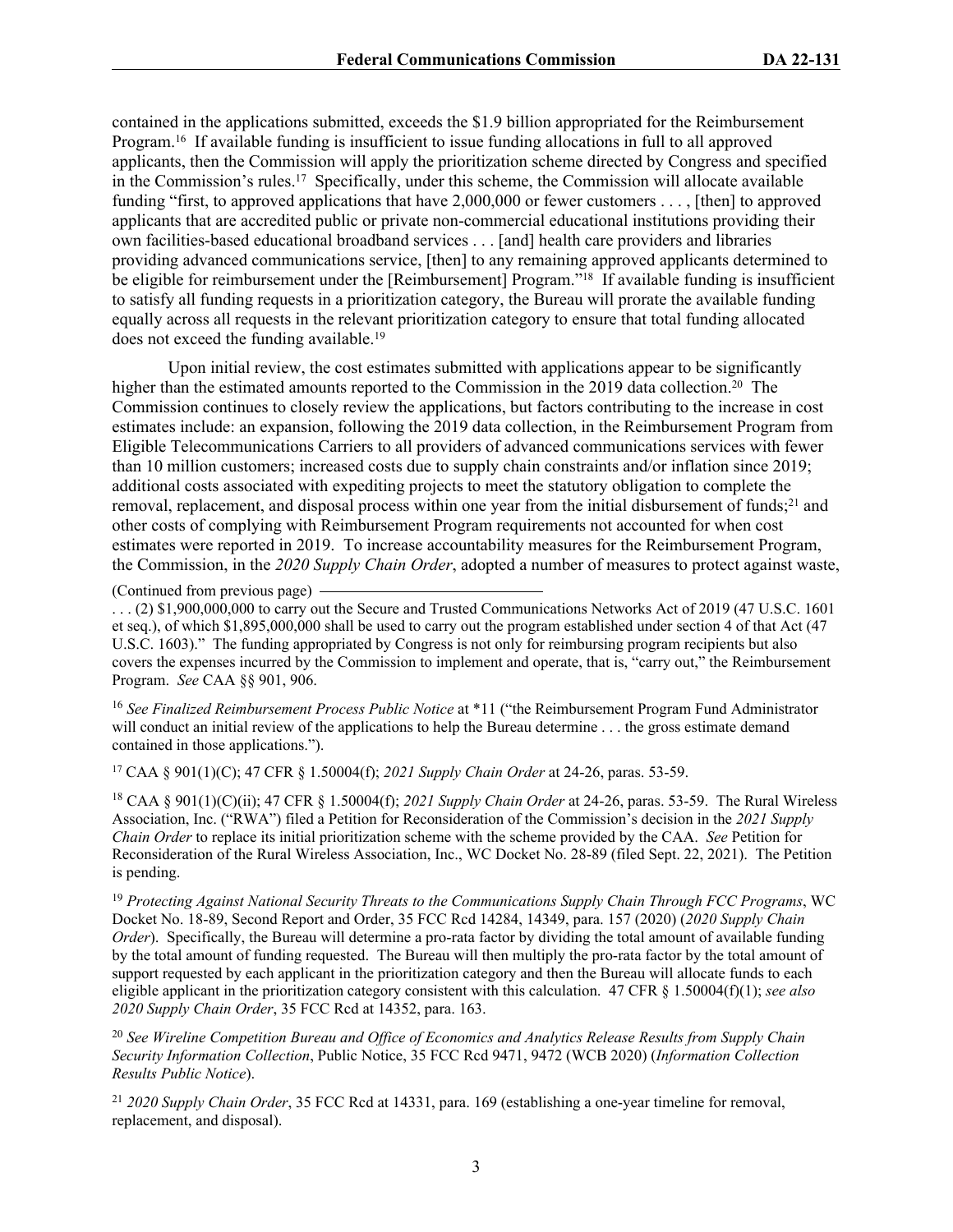fraud, and abuse.<sup>22</sup> As a result, the Fund Administrator and Commission are carefully reviewing all cost estimates submitted with applications to determine funding allocations.<sup>23</sup> Both the Reimbursement Program Fund Administrator and the Commission will closely scrutinize Reimbursement Claim Requests to ensure that reimbursement is limited to reasonable expenses that are actually incurred.<sup>24</sup> Additionally, consistent with the Secure Networks Act, Reimbursement Program recipients are subject to regular audits and reviews of reimbursements under the Program and other investigations, such as field investigations, to evaluate their compliance with the statutory and regulatory requirements for the program.<sup>25</sup> As directed by the Secure Networks Act, the Commission is "tak[ing] all necessary steps to avoid waste, fraud, and abuse with respect to the Program."<sup>26</sup>

*Application Review Period*. The Commission's rules and the Secure Networks Act require the Bureau to "approve or deny" Reimbursement Program applications no later than 90 days after the close of the relevant filing window.<sup>27</sup> During the application review period, the Bureau "will determine whether the application is complete, whether the applicant is eligible for the Reimbursement Program, and . . . assess the reasonableness of the cost estimates provided by the applicant."<sup>28</sup> If additional time is needed to review the applications, the Bureau may extend the deadline of the application review period by an additional 45 days "if it determines that an excessive number of applications have been filed during the window and additional time is needed to review the applications."<sup>29</sup>

Based on the number of applications initially determined eligible and acceptable for filing, the Bureau will need to review and evaluate the reasonableness of approximately 439,000 separate cost estimates contained in 162 applications. Given the number and complexity of the applications received and the large volume of costs estimates requiring review, the Bureau will need additional time beyond the 90-day period to review the applications.<sup>30</sup> The Bureau, after considering various factors impacting application review, thus finds an extension necessary and accordingly extends the 90-day application review period by an additional 45 days as permitted by the Commission's rules.<sup>31</sup> Accordingly, the deadline for the Bureau to "approve or deny" the submitted applications is extended from May 1, 2022 to June 15, 2022.

*Additional Information*. We encourage all applicants for the Reimbursement Program to review the *Finalized Reimbursement Process Public Notice*, <sup>32</sup> which adopts the final procedures for the Reimbursement Program application filing process. Applicants with questions regarding its application may contact the Fund Administrator Help Desk by email at [SCRPFundAdmin@fcc.gov](mailto:SCRPFundAdmin@fcc.gov) or by calling (202) 418-7540 from 9:00 AM ET to 5:00 PM ET, Monday through Friday, except for Federal holidays. General information and Commission documents regarding the Reimbursement Program are available on the Reimbursement Program webpage, [https://www.fcc.gov/supplychain.](https://www.fcc.gov/supplychain) All non-confidential filings

 $26$  47 U.S.C. § 1603(e)(1).

 $27$  47 U.S.C. § 1603 (d)(3)(A)(i); 47 CFR § 1.50004(d).

<sup>28</sup> 47 CFR § 1.50004(d).

<sup>22</sup> *2020 Supply Chain Order*, 35 FCC Rcd at 14331, para. 109.

<sup>23</sup> *Finalized Reimbursement Process Public Notice* at \*8-9.

<sup>24</sup> *See* 47 CFR § 1.50004(g); *2020 Supply Chain Order*, 35 FCC Rcd at 14353, para. 165.

<sup>25</sup> 47 CFR § 1.50004(o); *2020 Supply Chain Order*, 35 FCC Rcd at 14331, para. 109.

<sup>29</sup> *Id.*

<sup>30</sup> *Finalized Reimbursement Process Public Notice* at \*13.

<sup>31</sup> 47 U.S.C. § 1603(d)(3)(A)(ii); 47 CFR § 1.50004(d).

<sup>32</sup> *See generally Finalized Reimbursement Process Public Notice*.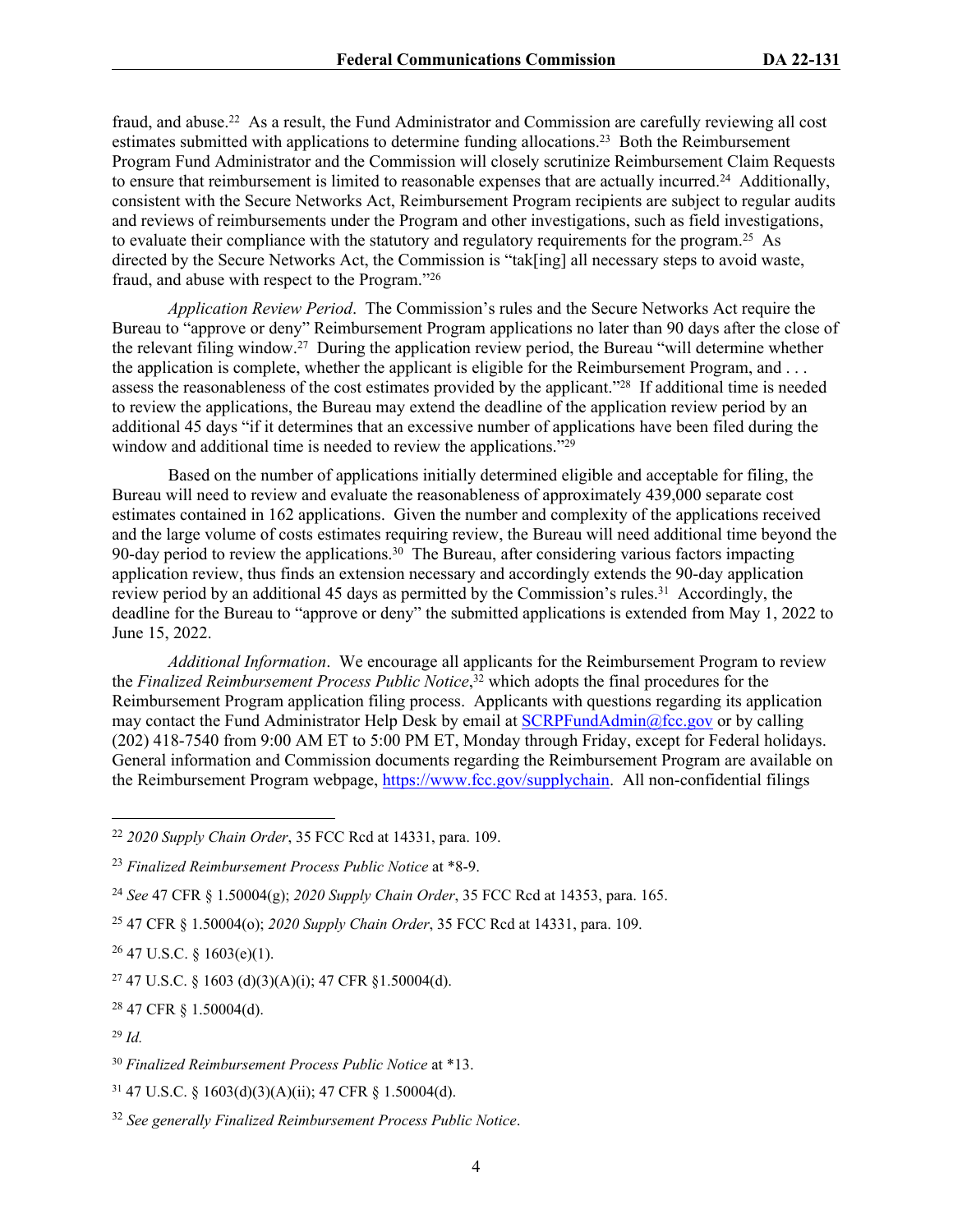submitted by participants in the Reimbursement Program are publicly available and searchable in the Public Search database, which is now available through the online portal at <https://www.fcc.gov/supplychain>.<sup>33</sup>

**-FCC-**

<sup>33</sup> 47 U.S.C. § 1603(d)(8); *2020 Supply Chain Order*, 35 FCC Rcd at 14370, para. 215.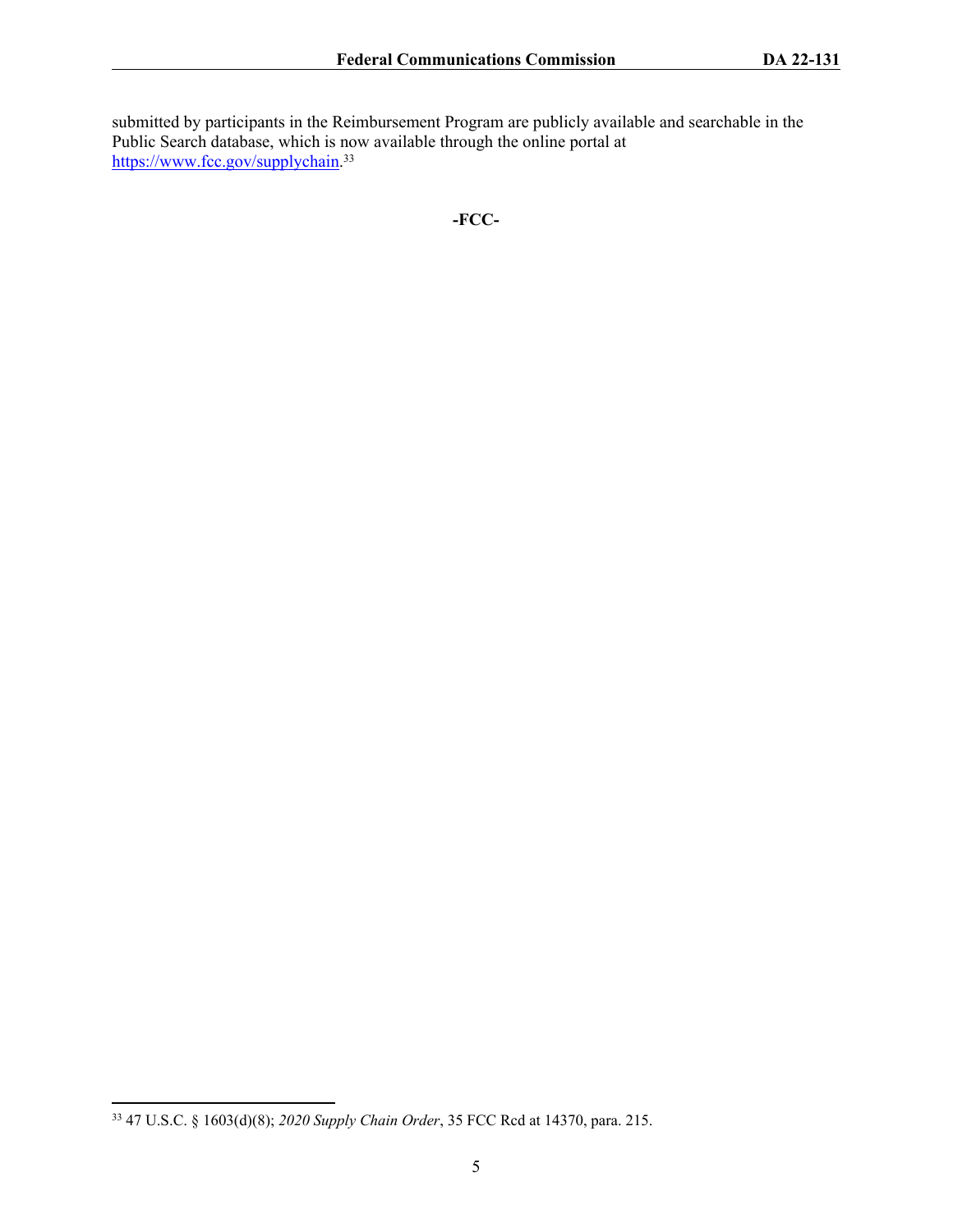## **APPENDIX**

## **FCC Secure and Trusted Communications Networks Program Applications Found Initially Eligible and Acceptable for Filing**

| <b>Applicant Name</b>                           | <b>File Number</b> |
|-------------------------------------------------|--------------------|
| Angeles Enterprises                             | SCRP0001009        |
| AST Telecom, LLC d/b/a Bluesky                  | SCRP0001076        |
| Beamspeed, L.L.C.                               | SCRP0001010        |
| Board of Trustees, Northern Michigan University | SCRP0001040        |
| Central Louisiana Cellular, LLC                 | SCRP0001042        |
| Commnet Wireless, LLC                           | SCRP0001026        |
|                                                 | SCRP0001027        |
|                                                 | SCRP0001028        |
|                                                 | SCRP0001029        |
| Copper Valley Wireless, LLC                     | SCRP0001157        |
| <b>Country Wireless LLC</b>                     | SCRP0001017        |
| Eastern Oregon Telecom, LLC                     | SCRP0001037        |
| Eltopia Communications, LLC                     | SCRP0001167        |
| FIF Utah LLC                                    | SCRP0001006        |
| FirstLight Fiber, Inc.                          | SCRP0001005        |
| Flat Wireless, LLC                              | SCRP0001103        |
| Gallatin Wireless Internet, LLC                 | SCRP0001039        |
| Gigsky, Inc.                                    | SCRP0001143        |
| Gogo Business Aviation LLC                      | SCRP0001134        |
| Hargray Communications Group, Inc.              | SCRP0001101        |
| Hotwire Communications, Ltd.                    | SCRP0001146        |
|                                                 | SCRP0001147        |
|                                                 | SCRP0001148        |
| Hunter Communications & Technologies LLC        | SCRP0001133        |
| IdeaTek Telcom, LLC                             | SCRP0001139        |
| <b>Inland Cellular LLC</b>                      | SCRP0001144        |
| Interoute US LLC                                | SCRP0001030        |
| James Valley Cooperative Telephone Company      | SCRP0001105        |
| Kings County Office of Education                | SCRP0001142        |
| LakeNet LLC                                     | SCRP0001145        |
| Latam Telecommunications, L.L.C.                | SCRP0001168        |
| Leaco Rural Telephone Cooperative, Inc.         | SCRP0001175        |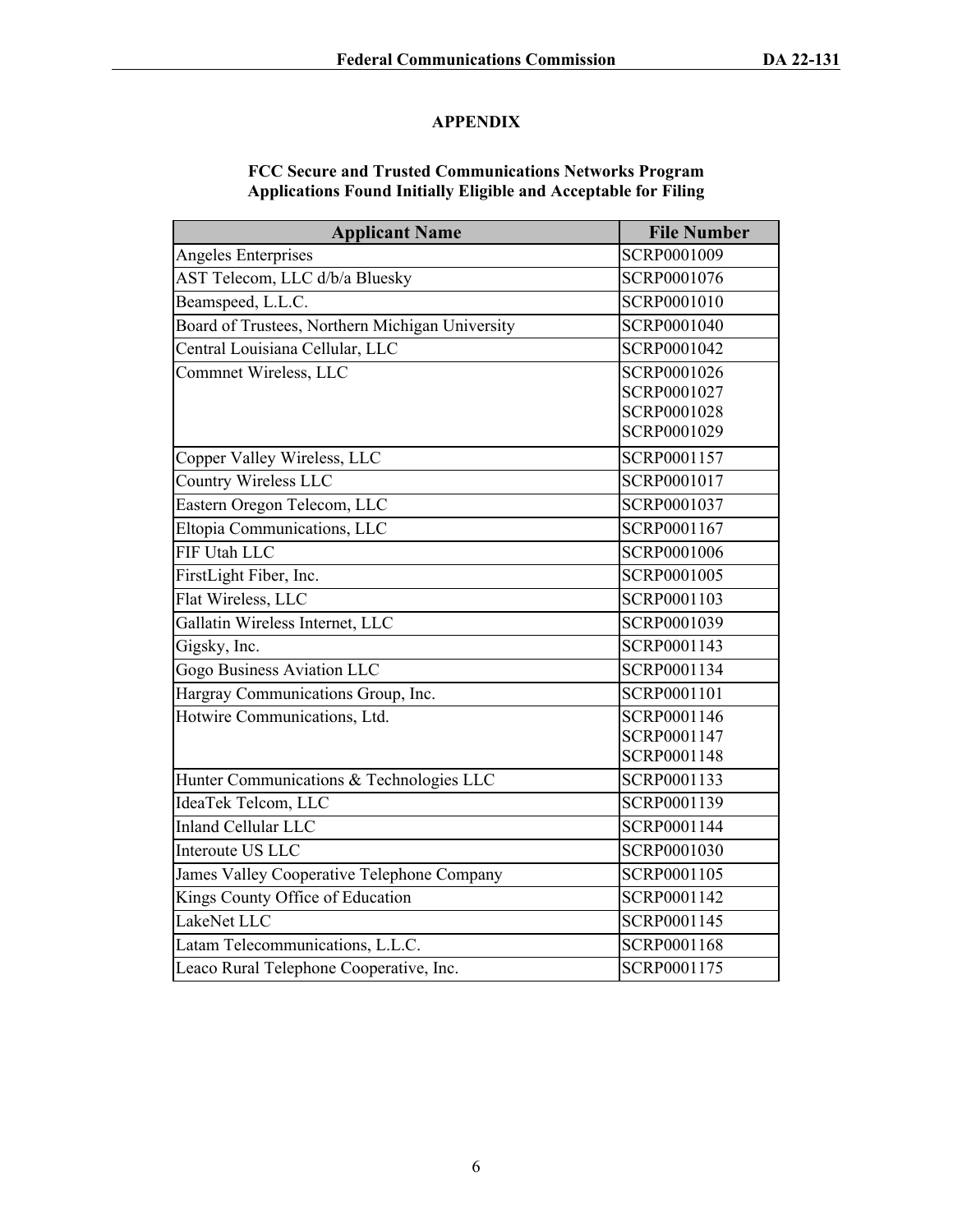| <b>Applicant Name</b>               | <b>File Number</b> |
|-------------------------------------|--------------------|
| Level 3 Communications, LLC         | SCRP0001043        |
|                                     | SCRP0001044        |
|                                     | SCRP0001045        |
|                                     | SCRP0001047        |
|                                     | SCRP0001050        |
|                                     | SCRP0001051        |
|                                     | SCRP0001052        |
|                                     | SCRP0001053        |
|                                     | SCRP0001054        |
|                                     | SCRP0001055        |
|                                     | SCRP0001056        |
|                                     | SCRP0001057        |
|                                     | SCRP0001058        |
|                                     | SCRP0001059        |
|                                     | SCRP0001060        |
|                                     | SCRP0001061        |
|                                     | SCRP0001062        |
|                                     | SCRP0001063        |
|                                     | SCRP0001064        |
|                                     | SCRP0001065        |
|                                     | SCRP0001066        |
|                                     | SCRP0001067        |
|                                     | SCRP0001068        |
|                                     | SCRP0001069        |
|                                     | SCRP0001070        |
|                                     | SCRP0001071        |
|                                     | SCRP0001072        |
|                                     | SCRP0001073        |
|                                     | SCRP0001074        |
|                                     | SCRP0001075        |
|                                     | SCRP0001077        |
|                                     | SCRP0001078        |
|                                     | SCRP0001079        |
|                                     | SCRP0001080        |
|                                     | SCRP0001081        |
|                                     | SCRP0001082        |
|                                     | SCRP0001083        |
|                                     | SCRP0001085        |
|                                     | SCRP0001086        |
|                                     | SCRP0001088        |
|                                     | SCRP0001091        |
|                                     | SCRP0001093        |
|                                     | SCRP0001094        |
|                                     | SCRP0001095        |
|                                     | SCRP0001097        |
| <b>LIGTEL Communications Inc.</b>   | SCRP0001155        |
| Mark Twain Communications Company   | SCRP0001021        |
| Mediacom Communications Corporation | SCRP0001140        |
| Metro Fibernet, LLC                 | SCRP0001016        |
| MHG Telco LLC                       | SCRP0001023        |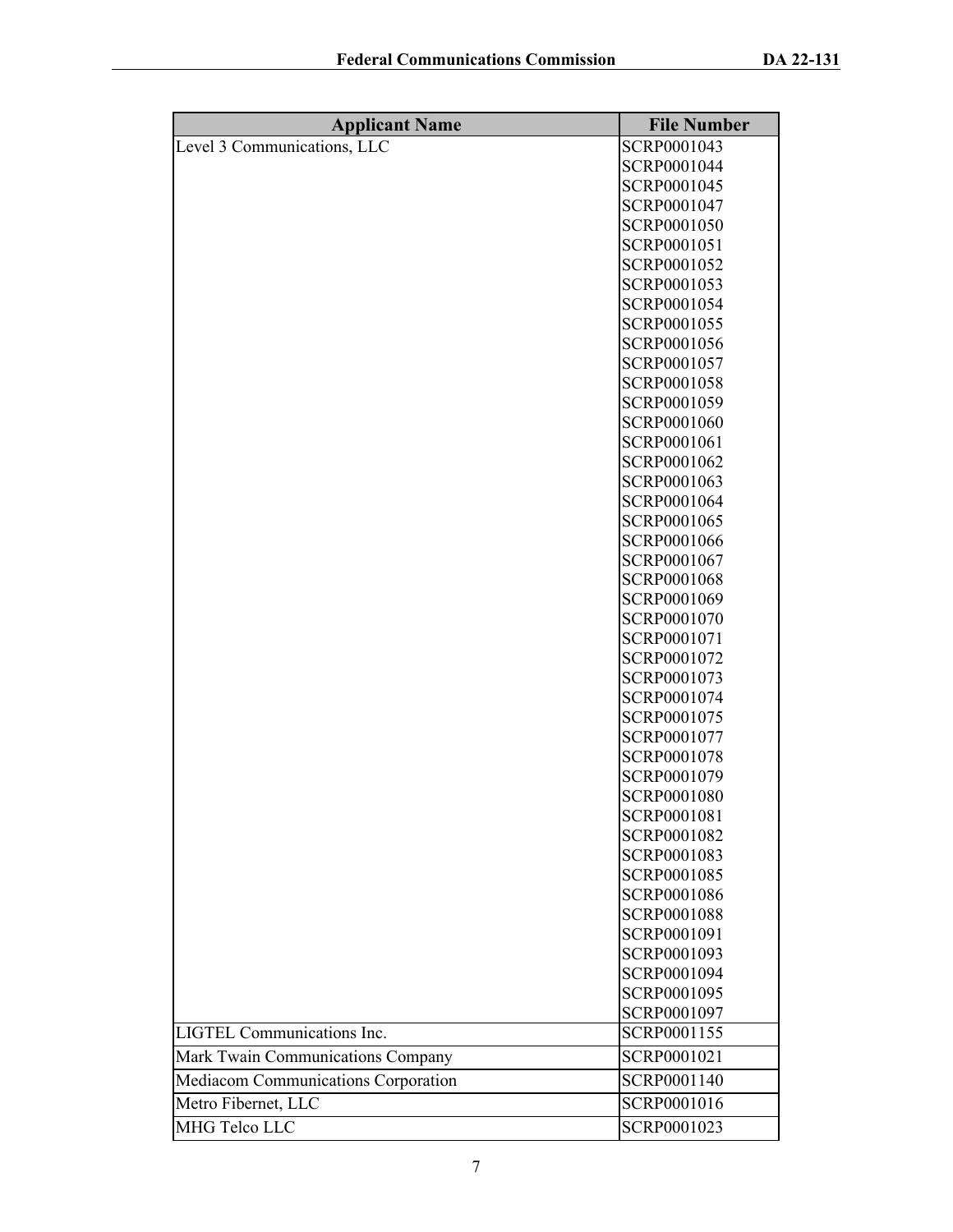| <b>Applicant Name</b>                                   | <b>File Number</b>         |
|---------------------------------------------------------|----------------------------|
| Millennium Telcom, L.L.C., dba OneSource Communications | SCRP0001152                |
| Monmouth Telephone & Telegraph                          | SCRP0001032                |
| Natural G.C. Inc.                                       | SCRP0001008                |
| NE Colorado Cellular Inc                                | SCRP0001106                |
|                                                         | SCRP0001107                |
|                                                         | SCRP0001108                |
|                                                         | SCRP0001109                |
|                                                         | SCRP0001110                |
|                                                         | SCRP0001111                |
|                                                         | SCRP0001113                |
|                                                         | SCRP0001114                |
|                                                         | SCRP0001115                |
|                                                         | SCRP0001116                |
|                                                         | SCRP0001117                |
|                                                         | SCRP0001118                |
|                                                         | SCRP0001119<br>SCRP0001120 |
|                                                         | SCRP0001121                |
|                                                         | SCRP0001122                |
|                                                         | SCRP0001123                |
|                                                         | SCRP0001124                |
|                                                         | SCRP0001125                |
|                                                         | SCRP0001126                |
|                                                         | SCRP0001135                |
|                                                         | SCRP0001141                |
| Nemont Telephone Cooperative, Inc.                      | SCRP0001084                |
| New Wave Net Corp                                       | SCRP0001012                |
| NfinityLink Communications, Inc.                        | SCRP0001173                |
| NTInet, inc                                             | SCRP0001011                |
| NTUA Wireless, LLC                                      | SCRP0001024                |
|                                                         | SCRP0001025                |
| One Ring Networks, Inc.                                 | SCRP0001001                |
| Panhandle Telecommunication Systems Inc                 | SCRP0001033                |
| Pine Belt Cellular, Inc.                                | SCRP0001038                |
| Pine Telephone Company                                  | SCRP0001034                |
|                                                         | SCRP0001035                |
|                                                         | SCRP0001036                |
| Plateau Telecommunications, Incorporated                | SCRP0001112                |
| PocketiNet Communications Inc.                          | SCRP0001031                |
| Point Broadband Fiber Holding, LLC                      | SCRP0001128                |
|                                                         | SCRP0001129                |
|                                                         | SCRP0001130                |
|                                                         | SCRP0001131                |
|                                                         | SCRP0001132                |
| Premier Holdings LLC                                    | SCRP0001150                |
| PTA-FLA, Inc.                                           | SCRP0001018                |
| Puerto Rico Telephone Company, Inc.                     | SCRP0001162                |